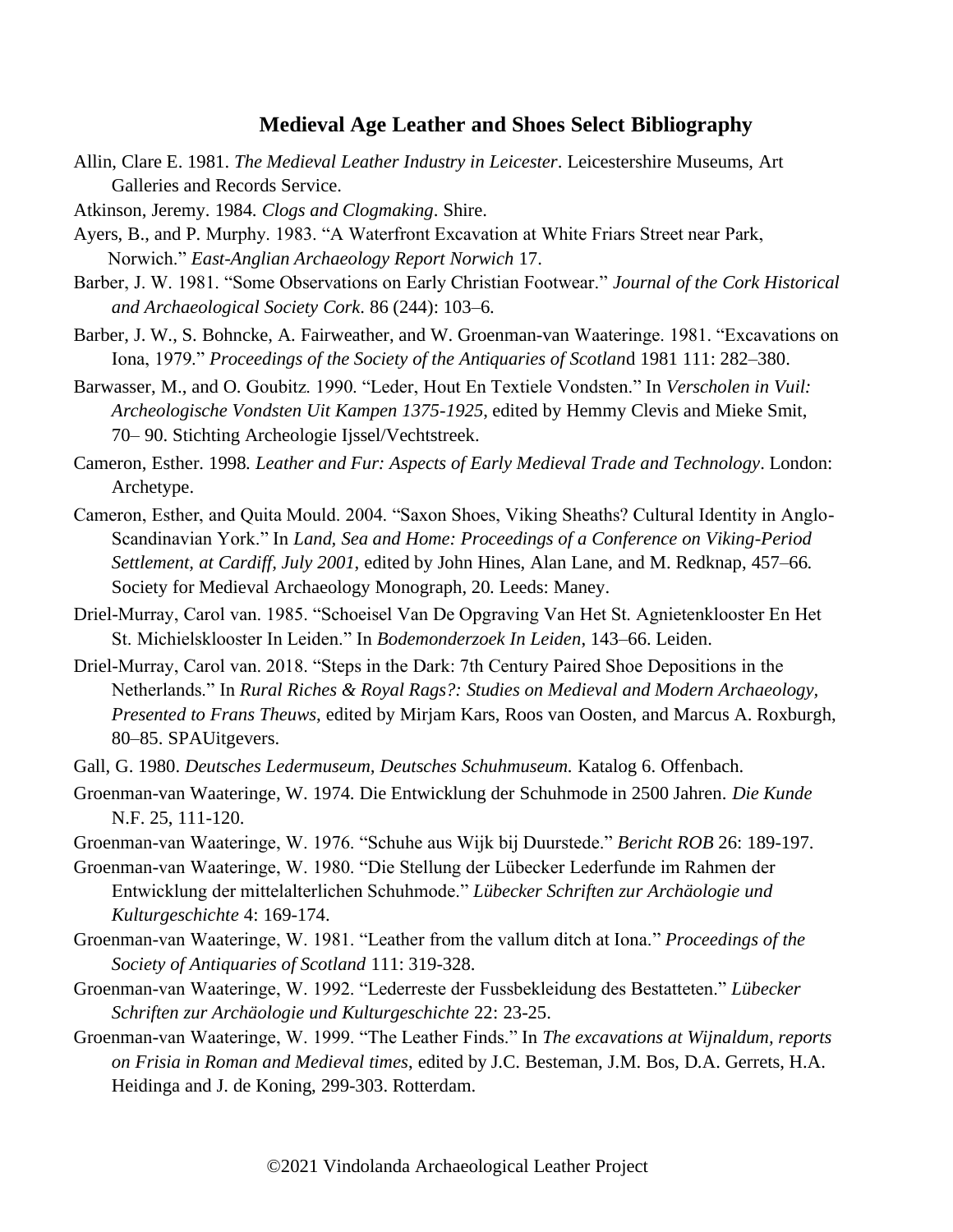- Groenman-van Waateringe, W. 2000. "The Leatherwork." In *The History of a Scottish Lowland Crannog: Excavations at Buiston, Ayrshire, 1989-90*, edited by Anne Crone, 128-133. Scottish Trust for Archaeological Research.
- Groenman-van Waateringe, W., and H. Herschel. 1982. "How Healthy Were the Feet of Our Predecessors?" In *Proceedings Paleopathology Association: 4th European Meeting 1982*, 335– 40. Amsterdam: Instituut voor Prae- en Protohistorie.
- Harjula, Janne. 2008. *Before the Heels: Footwear and Shoemaking in Turku in the Middle Ages and at the Beginning of the Early Modern Period*. Archaeologia Medii Aevi Finlandiae XV Suomen Keskiajan Arkeologian Seura – Sällskapet För Medeltidsarkeologi i Finland. Saarijärvi: Suomen keskiajan arkeologian seura Turku.
- Houlbrook, Ceri. 2016. "The Other Shoe: Fragmentation in the Post-Medieval Home." *Cambridge Archaeological Journal* 27 (2): 261–74. [https://doi.org/10.1017/S0959774316000548.](https://doi.org/10.1017/S0959774316000548)
- Mould, Quita. 2005. "Footwear Discussion." In *Before the Mast Life and Death Aboard the Mary Rose. The Archaeology of the Mary Rose Volume 4*, edited by Julie Gardiner and Michael J. Allen, 78–94. Oxford: Oxbow Books.
- Mould, Quita. 2007a. "A Medieval Water Carrier from Carlisle." *Medieval Archaeology* 51: 191-9.
- Mould, Quita. 2007b. "The Leather." In *Excavations at Abingdon West Central Redevelopment: Iron Age, Roman, Medieval, and Post-medieval Activity in Abingdon,* by Kate Brady, Alex Smith, and Granville Laws, *Oxoniensia* 72, 107-202.
- Mould, Quita. 2008. "Leather Shoes." In *Finds from the Well at St Paul-in-the-Bail, Lincoln*, edited by J. Mann, Lincoln Archaeological Studies 9. Oxford: Oxbow Books.
- Mould, Quita. 2009. "The Medieval Leather." *In The Carlisle Millenium Project: Excavations in Carlisle, 1998-2001. Vol 2: The Finds*, edited by C. Howard-Davis, 2: 842-57. Lancaster Imprints 14.
- Mould, Quita. 2011. "Devil's Crafts and Dragon's Skins? Sheaths, Shoes and Other Leatherwork." In *The Material Culture of Daily Living in the Anglo-Saxon World,* edited by M. Clegg Hyer and G.R. Owen-Crocker, 93-115. University of Exeter Press.
- Mould, Quita. 2014. "The Home-Made Shoe, a Glimpse of a Hidden, but Most 'Affordable', Craft." In *Everyday Products in the Middle Ages: Crafts, Consumption and the Individual in Northern Europe c. AD 800-1600*, edited by Gitte Hansen, Steven Ashby, and Irene Baug, 125–42. Oxford: Oxbow Books.
- Mould, Quita, ed. 2017. *Leather in Warfare: Attack, Defence and the Unexpected.* Leeds: Trustees of the Royal Armouries.
- Mould, Quita, and Esther Cameron. 2005. "Leather Buckets." In *Before the Mast Life and Death Aboard the Mary Rose. The Archaeology of the Mary Rose Volume 4*, edited by Julie Gardiner and Michael J. Allen, 359–67. Oxford: Oxbow Books.
- Mould, Quita, and Esther Cameron. 2014. "Fashion and Necessity: Anglo-Norman Leatherworkers and Changing Markets." In *Everyday Products in the Middle Ages: Crafts, Consumption and the Individual in Northern Europe c. AD 800-1600*, edited by Gitte Hansen, Steven Ashby, and Irene Baug, 143–56. Oxford: Oxbow Books.

Mould, Quita, Ian Carlisle, and Esther Cameron. 2003. *Craft, Industry and Everyday Life:*